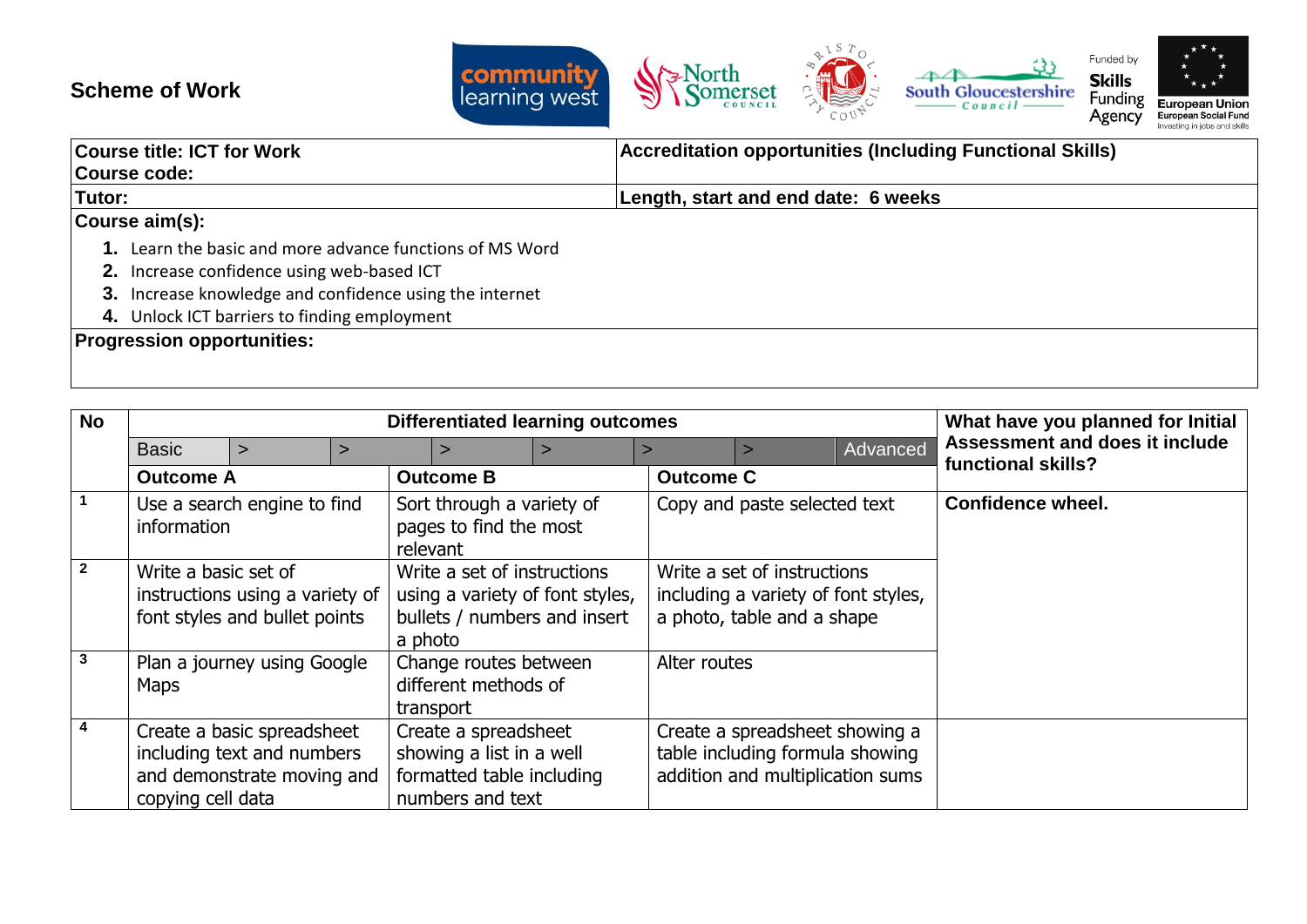| 5 | Demonstrate a range of<br>search tips for using search<br>engines, recall how to deal<br>with scams and malware | Demonstrate the use of<br>search tool tips, set up an<br>online account, upload files<br>and recall dealing with scams<br>and malware | Demonstrate browser and<br>search engine techniques,<br>upload to cloud, recall scams,<br>malware and online shopping<br>techniques | What were the results of your<br><b>Initial Assessment? How will you</b><br>apply this to meet the needs of |  |  |
|---|-----------------------------------------------------------------------------------------------------------------|---------------------------------------------------------------------------------------------------------------------------------------|-------------------------------------------------------------------------------------------------------------------------------------|-------------------------------------------------------------------------------------------------------------|--|--|
| 6 | Locate files in folders                                                                                         | Copy and paste files                                                                                                                  | Search for files in folders                                                                                                         | specific learners?                                                                                          |  |  |
|   | Send and receive emails                                                                                         | Attach documents to emails                                                                                                            | Save attachments to a folder                                                                                                        |                                                                                                             |  |  |
|   | <b>Outcomes for children (if family learning)</b>                                                               |                                                                                                                                       |                                                                                                                                     |                                                                                                             |  |  |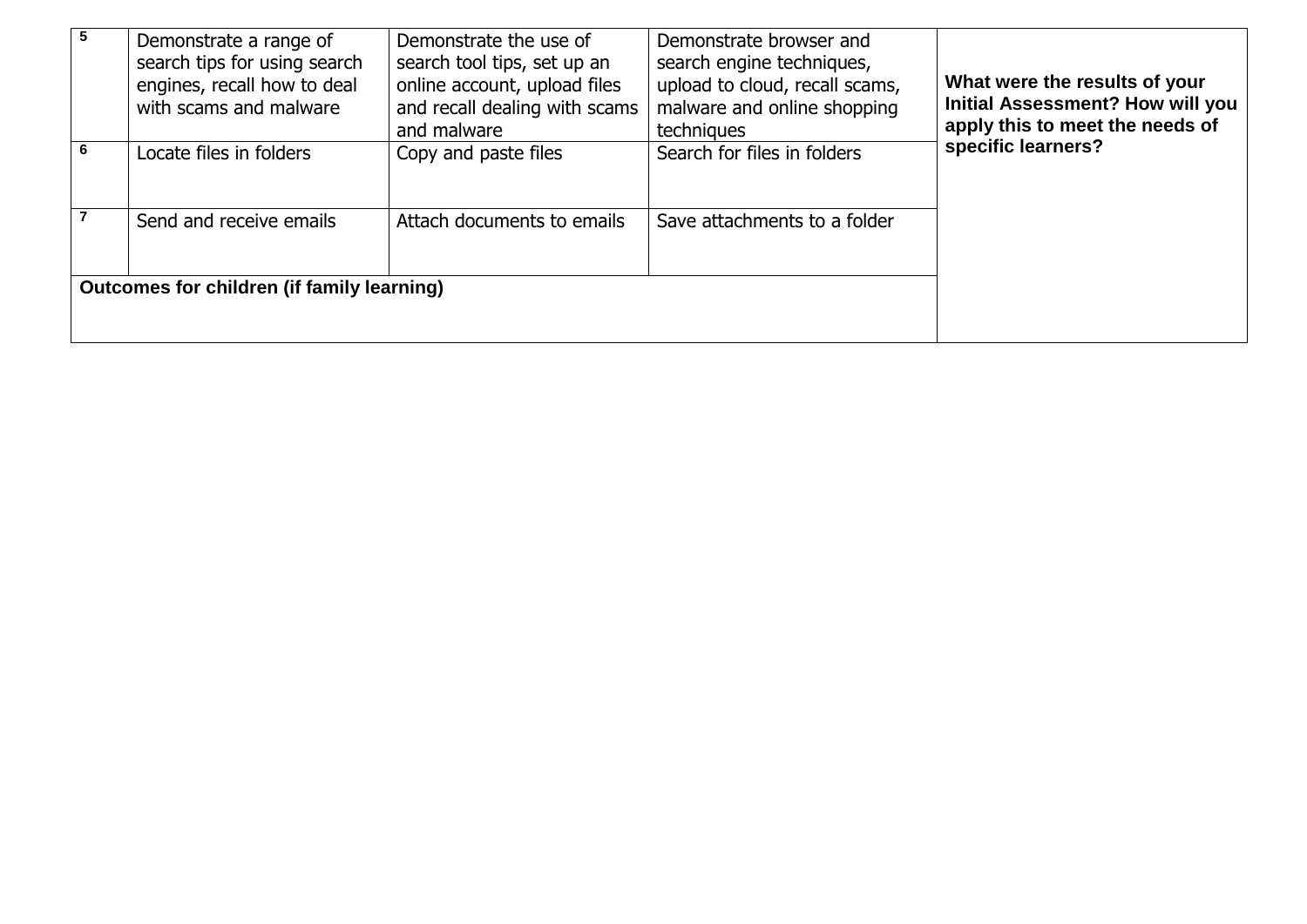| <b>Date</b>             | Learning | <b>Assessment / learning checks</b>                                                                                                                                                                      | Notes - including teaching methods / learner                                                                                                                                                                                                                                    | <b>Good practice checklist</b>                                                                                                                                                                                                                                                                                                                                                                                                                                                                                                                                                                                                                                                                                                                            |  |  |
|-------------------------|----------|----------------------------------------------------------------------------------------------------------------------------------------------------------------------------------------------------------|---------------------------------------------------------------------------------------------------------------------------------------------------------------------------------------------------------------------------------------------------------------------------------|-----------------------------------------------------------------------------------------------------------------------------------------------------------------------------------------------------------------------------------------------------------------------------------------------------------------------------------------------------------------------------------------------------------------------------------------------------------------------------------------------------------------------------------------------------------------------------------------------------------------------------------------------------------------------------------------------------------------------------------------------------------|--|--|
|                         | outcomes |                                                                                                                                                                                                          | activities and resources, opportunities for                                                                                                                                                                                                                                     |                                                                                                                                                                                                                                                                                                                                                                                                                                                                                                                                                                                                                                                                                                                                                           |  |  |
|                         | number   |                                                                                                                                                                                                          | functional Skills development                                                                                                                                                                                                                                                   | Have you planned:                                                                                                                                                                                                                                                                                                                                                                                                                                                                                                                                                                                                                                                                                                                                         |  |  |
| $\mathbf{1}$            |          | Tutor led discussion,<br>Learner discussion input<br>Paperwork completed includeing<br>IA<br>Observation of learners<br>completing tasks on own laptops<br>Set tasks completed with low / no<br>support. | <b>Navigating Windows</b><br>Introductions<br>Housekeeping<br>$\bullet$<br><b>Course Overview and Session Overview</b><br><b>Group Agreement</b><br><b>Initial Assessment</b><br>How are computers / the internet useful?<br>Navigating Windows, Files, Folders and<br>Programs | $\Box$ Assessment/checking<br>with learners of<br><b>Functional Skills</b><br>English, Maths, IT as<br>appropriate<br>$\Box$ Differentiation<br>$\Box$ Embedded FS learning<br>opportunities?<br>$\Box$ Methods/format for<br>regular recording<br>progress and<br>achievement with<br>learners?<br>Timely reviews and<br>$\Box$<br>recording of learning<br>and progress<br>$\Box$ Embedded equality and<br>diversity?<br>Enhancement of<br>$\Box$<br>learning by using digital<br>technologies?<br>$\Box$ Attention to health and<br>safety?<br>$\Box$ Ensuring learners feel<br>safe and able to raise<br>issues and concerns?<br>$\Box$ Timely and sufficient<br>opportunities to raise<br>aspiration and reflect on<br>progression<br>opportunities? |  |  |
| $\overline{c}$          |          | <b>Tutor led</b><br><b>Discussion</b><br>Tutor observation of learners<br>completing tasks<br>ILPs completed                                                                                             | <b>Using the Internet</b><br><b>Using YouTube</b><br>Introduction to session outcomes<br><b>Baseline</b><br>$\bullet$<br>Using a web browser<br>$\bullet$<br>Webpage viewing<br>Using a search engine<br><b>Bookmarks and favourites</b>                                        |                                                                                                                                                                                                                                                                                                                                                                                                                                                                                                                                                                                                                                                                                                                                                           |  |  |
| $\overline{\mathbf{3}}$ |          | Email set up, email sent, received<br>and replied to<br>Dropbox account created and<br>files uploaded and shared<br>Discussion, tutor observation of<br>learners performing tasks                        | <b>Email and Online storage</b><br>• Setting up an email account<br>Setting up a Dropbox account<br>Scams & malware<br>Job searching<br>$\bullet$                                                                                                                               |                                                                                                                                                                                                                                                                                                                                                                                                                                                                                                                                                                                                                                                                                                                                                           |  |  |
| $\overline{4}$          |          | <b>Tutor led</b><br><b>Discussion</b><br><b>Tutor observation</b><br>Tutor observations and support -<br>rotate between learners<br><b>Tutor observations</b><br>Written work                            | <b>MS Word</b><br>• Introduction to session outcomes<br><b>Baseline</b><br>Familiarisation<br><b>Basic tutorial</b><br>$\bullet$<br>Inserting objects task<br>Reflection on learning<br>Evaluation of session.<br>Learners record own progress.                                 |                                                                                                                                                                                                                                                                                                                                                                                                                                                                                                                                                                                                                                                                                                                                                           |  |  |